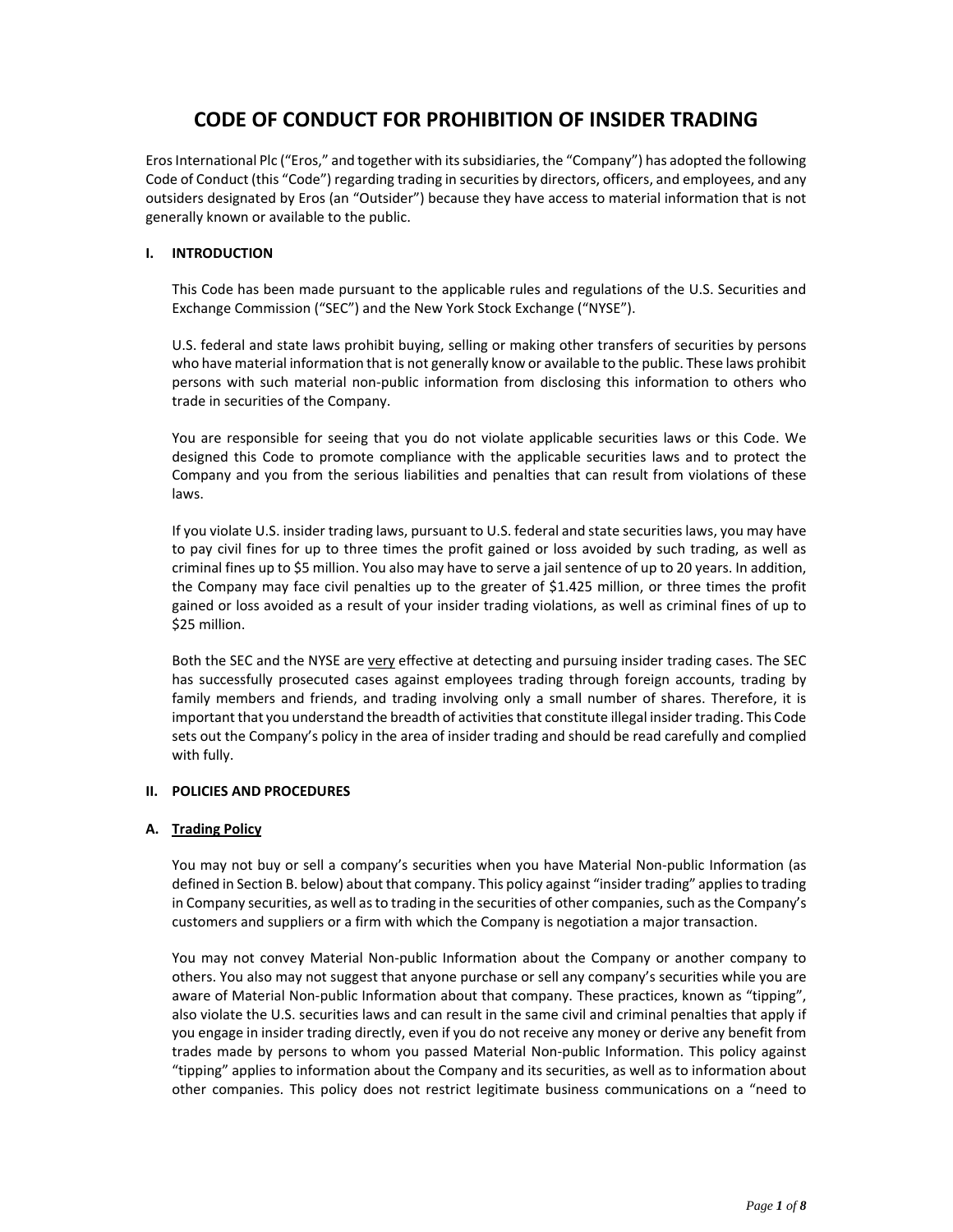know" basis. Files containing confidential information shall be kept secure, and computer files must have adequate security measures such as logins and passwords.

It is against Company policy for you to engage in short-term or speculative transactions in Company Securities. As such, you may not engage in: (a) short-term trading (generally defined as selling Company securities within six months following a purchase); (b) short sales (selling Company securities you do not own or, if you own the security, not delivering it against such sale); (c) transactions involving publicly traded options or derivatives, such as trade in puts or calls in Company securities; and (d) hedging transactions. Additionally, because securities held in a margin account or pledged as collateral may be sold without consent if you fail to meet a margin call or if you default on a loan, a margin or foreclosure sale may result in unlawful insider trading. Because of this danger, you should exercise caution when including Company securities in a margin account or pledging Company securities as collateral for a loan.

The foregoing restrictions apply to all directors, officers, employees and Outsiders, as well as (a) their family members and anyone that lives in their household (other than household employees) and (b) any corporations, partnerships, trusts or other entities owned or controlled by such persons. The SEC and federal prosecutors may presume that trading by family members is based on information you supplied and may treat any such transactions as if you had traded yourself. There is no exception for small transactions or transactions that may seem necessary or justifiable for independent reasons, such as the need to raise money for an emergency expenditure.

For the purpose of this Code, "family member" shall mean any person having a blood, marital or legal relationship, including children and grandchildren (including adopted children and grandchildren), stepchildren, parents, stepparents, grandparents, spouses, siblings (including half‐brothers and sisters), fathers-in-law, mothers-in-law, daughters-in-law, sons-in-law, Uncles, Aunts, nieces, nephews, brothers‐in‐law or sister‐in‐law.

For purposes of this Code, references to "trading" and "transitions" includes, among other things:

- $\Box$  purchases and sales of Company securities;
- $\Box$  sales of Company securities obtained through the exercise of employee stock options granted by the Company;
- □ making gifts of Company securities; and
- $\Box$  Using Company securities to secure a loan.

Directors, officers, employees and Outsiders should consult the Compliance Officer if they have any questions.

#### **B. What is "Material Non‐public Information"?**

#### **1. Material Information**

Material information generally means information that reasonable investor would consider important in making an investment decision to buy, hold, or sell securities. Either positive or negative information may be material. Depending on the circumstances, common examples of information that may be material include:

- $\Box$  Earnings, revenue, or similar financial information;
- □ Unexpected financial results;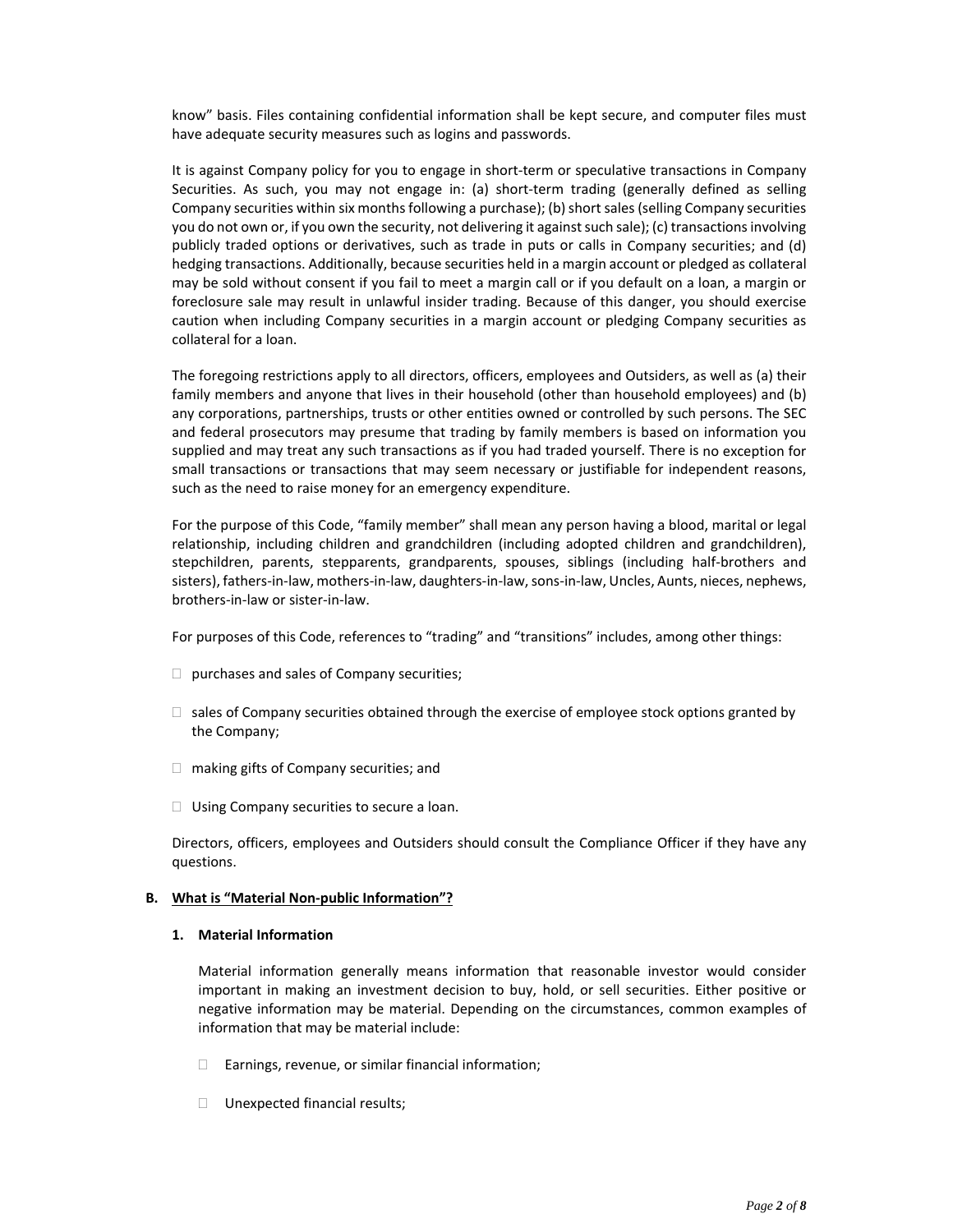- $\Box$  Unpublished financial reports or projections;
- $\Box$  Extraordinary borrowing or liquidity problems;
- Changes in control;
- $\Box$  Changes in directors, senior management or auditors;
- $\Box$  Information about current, proposed, or contemplated transactions, business plans, financial restructuring, acquisition targets or significant expansions or contractions of operations;
- Changes in dividend policies or the declaration of a stock split or the proposed or contemplated issuance, redemption, or repurchase of securities;
- $\Box$  Material defaults under agreements or actions by creditors, clients or suppliers relating to a company's credit rating;
- $\Box$  Information about major contacts;
- $\Box$  Significant new product developments or innovations;
- $\Box$  The interruption of production or other aspects of a company's business as a result of an accident, fire, natural disaster, or breakdown of labour negotiations; and
- $\Box$  Institution of, or developments in, major litigation, investigations, or regulatory actions or proceedings.

Investigators may scrutinise a questionable trade after the fact with the benefit of hindsight, so you should always err on the side of deciding that the information is material and not trade. If you have questions regarding specific transactions, please contact the Compliance Officer.

#### **2. Non‐public Information**

Non‐public information is information that is not generally known or available to the public. We consider information to be available to the public only when:

- $\Box$  It has been released to the public by the Company through appropriate channels (e.g., by means of a press release or a widely disseminated statement from a senior officer); and
- $\Box$  Enough time has elapsed to permit the investment market to absorb and evaluate the information. As a general rule, you should consider information to be non-public until two full trading days have lapsed following public disclosure.

#### **3. Consult the Compliance Officer**

If you are unsure whether information you possess is material or non‐public you must consult the Compliance Officer for guidance before trading in any of the Company's securities.

#### **C. Unauthorized Disclosure**

All directors, officers and employees must maintain the confidentiality of Company information for competitive, security and other business reasons, as well as to comply with securities laws. All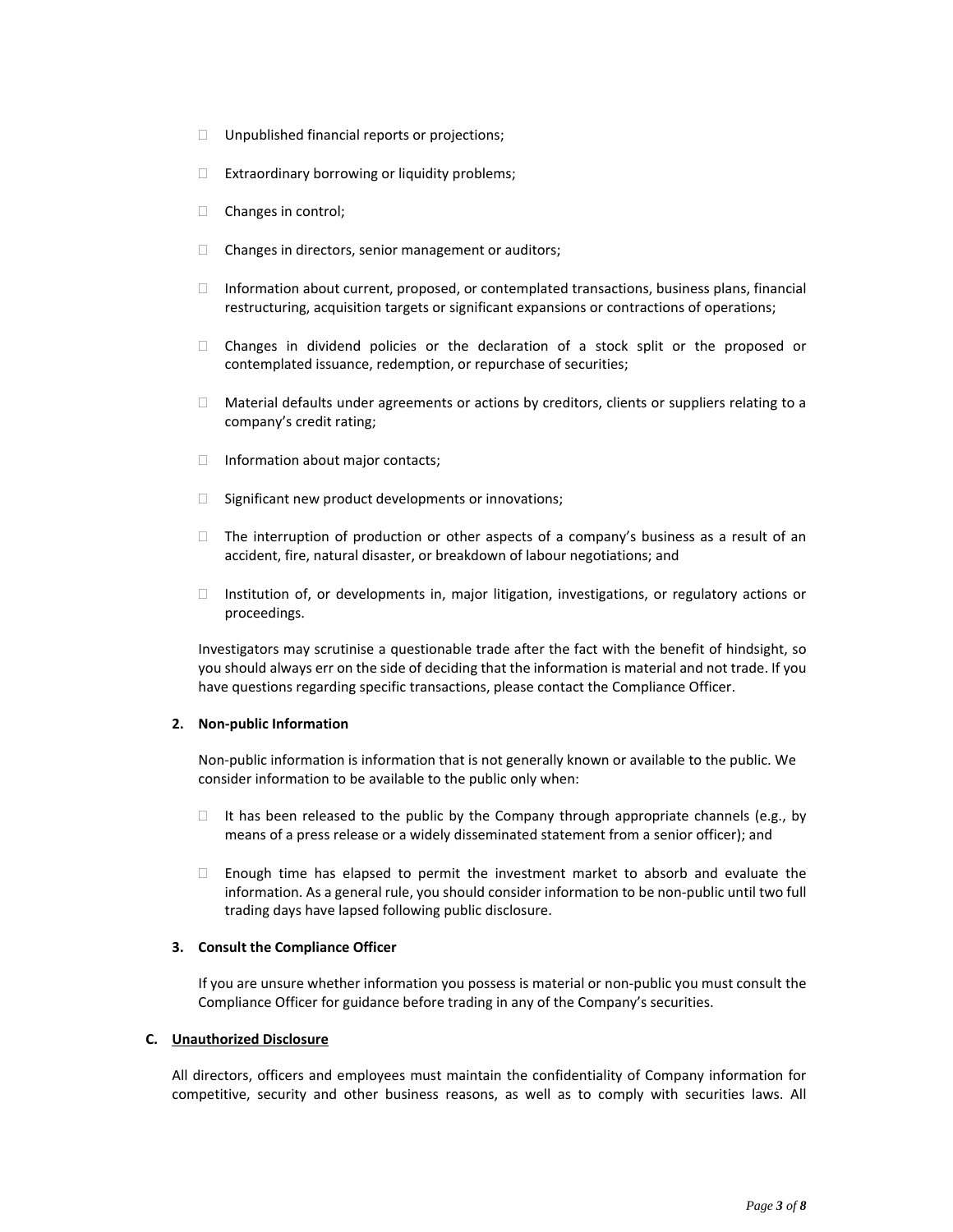information you learn about the Company or its business plans is potentially non‐public information until it it publicly disclosed. You should treat this information as confidential and proprietary to the Company. You may not disclose it to others, such as family members, other relatives, or business or social acquaintances.

Also, legal rules govern the timing and nature of the Company's disclosure of material information to outsiders or the public. Violation of these rules could result in substantial liability for you, the Company and its management. For this reason, we permit only specifically designated representatives of the company to discuss the Company with the news media, securities analysts and investors and only in accordance with the Company's disclosure policies and applicable local law. If you receive inquires of this nature, refer them to the Compliance Officer.

## **D. When and How to Trade Company Securities**

## **1. Overview**

Directors, officers and certain other employees and Outsiders who are so designated from time to time (such officers and designated employees, "Restricted Employees," and such designated Outsiders, "Restricted Outsiders") are for purpose of this Code required to comply with the restrictions covered below. Even if you are not a director, a Restricted Employee or a Restricted Outsider, however, following the procedures listed below may assist you in complying with this Code.

## **2. Trading Window**

Directors, Restricted Employees and Restricted Outsiders may only trade in Company securities during the periods specified by the Company (any such period, a "Trading Window"), including from the date that is one full trading day after an earnings release to the end of business on the last day of of each financial quarter.

However, even if the trading Window is open, you may not trade in Company securities if you are aware of Material Non‐public Information about the Company. In addition, if you are subject to the Company's pre‐clearance policy (described below), you must pre‐clear transactions even if you initiate them when the Trading Window is open.

The Trading Window will also be closed beginning on the date of a Board meeting where a decision on any of the following matters is taken until two full trading days after the decision is made public:

- $\Box$  Intent to declare of dividends (interim or final);
- $\Box$  Issue or repurchase of Company securities;
- $\Box$  Any major expansion plans or execution of new projects;
- $\Box$  Business combinations, merger or takeover;
- $\Box$  Disposal of the whole or substantially the whole of the Company or its business; or
- $\Box$  Any significant changes in policies, plans or operations of the Company having material impact on the financials of the Company.

From time to time during the Trading Window, the Company may close trading due to other developments (such as a significant event or transactions) that involve Material Non‐public Information. In such cases, the Compliance Officer may notify particular individuals that they should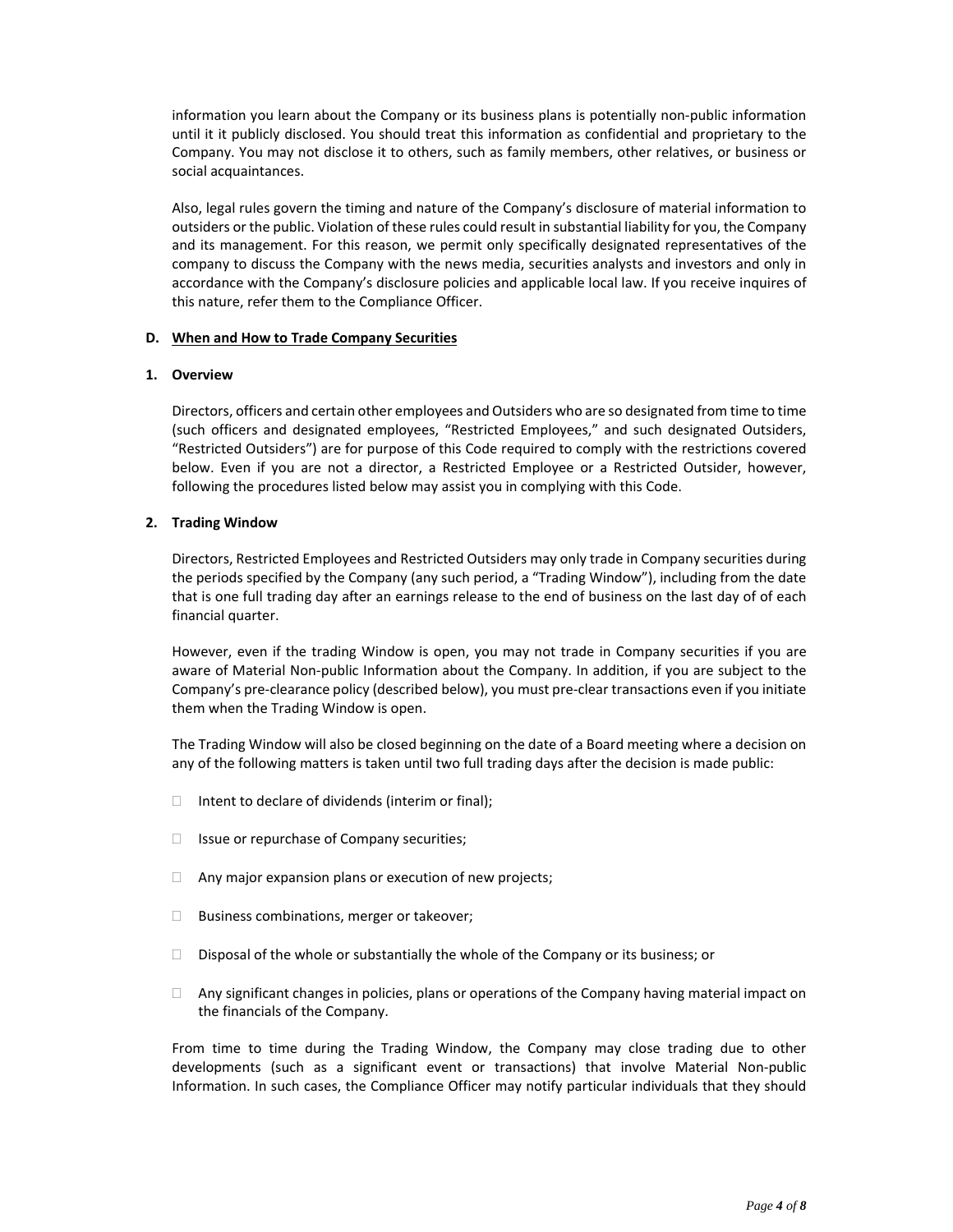not engage in any transactions involving the purchase or sale of Company Securities, and should not disclose to others the fact that trading has been prohibited.

Even if the Trading window is closed, you may exercise Company stock options if no shares are to be sold, including options held pursuant to an Employee Stock Option Plan ("ESOP") . You may not, however, effect sales of securities issued upon the exercise of options (including same‐day sales and cashless exercises). Generally, all pending purchase and sales orders regarding Company securities that could be executed while the Trading Window is open must be cancelled before it closes.

In light of these restrictions, if you expect a need to sell Company securities at a specific time in the future, you may wish to consider entering into a pre‐arranged Rule 10b5‐1(c) trading plan, as discussed below.

## **3. Pre‐clearance**

The Company requires its directors, Restricted Employees and Restricted Outsiders to contact the Compliance Officer in advance of effecting any purchase, sale or other trading of Company securities and to obtain prior approval of the transaction. **The pre‐clearance policy appliesto these people even if they are initiating a transaction while the Trading Window is open**

If a transaction is approved under the pre‐clearance policy, the transaction must be executed by the end of the second full trading day after the approval is obtained, but regardless may not be executed if you acquire Material Non‐public Information concerning the Company prior to the execution of the transaction. If a transaction is not completed within the period described above, the transaction must be approved again before it may be executed. Any pre-clearance approval is subject to required procedures and restrictions under applicable local laws.

If a proposed transaction is not approved under the pre-clearance policy, you should refrain from initiating any transaction in Company securities, and you should not inform anyone within or outside of the Company of the restriction. Any transaction under a Rule 10b5‐1 trading plan (discussed below) will not require pre‐clearance at the time of the transaction.

#### **E. Rule 10b5‐1 Trading Plans**

Rule 10b5-1 provides a defense from U.S. insider trading liability if trades occur pursuant to a prearranged trading plan that meets specified conditions. It is possible to pre-arrange trades in Company securities by entering into a written trading plan. Trading plans can be established for a single trade or a series of trades. A plan must either specify the number of securities to be bought or sold, along with the price and the date, or provide a written formula for determining this information. Alternatively, a trading plan can delegate investment discretion to a third party, such as a broker, who then makes trading decisions without further input from the person implementing the plan. Because the SEC rules on trading plans are complex, you should consult with your broker and be sure you fully understand the limitations and conditions of the rules before you establish a trading plan.

All Rule 10b5‐1 trading plans must be reviewed and approved in advance by the Compliance Officer.

#### **F. Reporting Requirements**

To facilitate compliance with applicable insider trading laws and regulations, all directors, Restricted Employees, Restricted Outsiders and shareholders holding 5% or more of the Company's ordinary shares or voting rights in the Company shall provide any information requested by the Company pursuant to local law.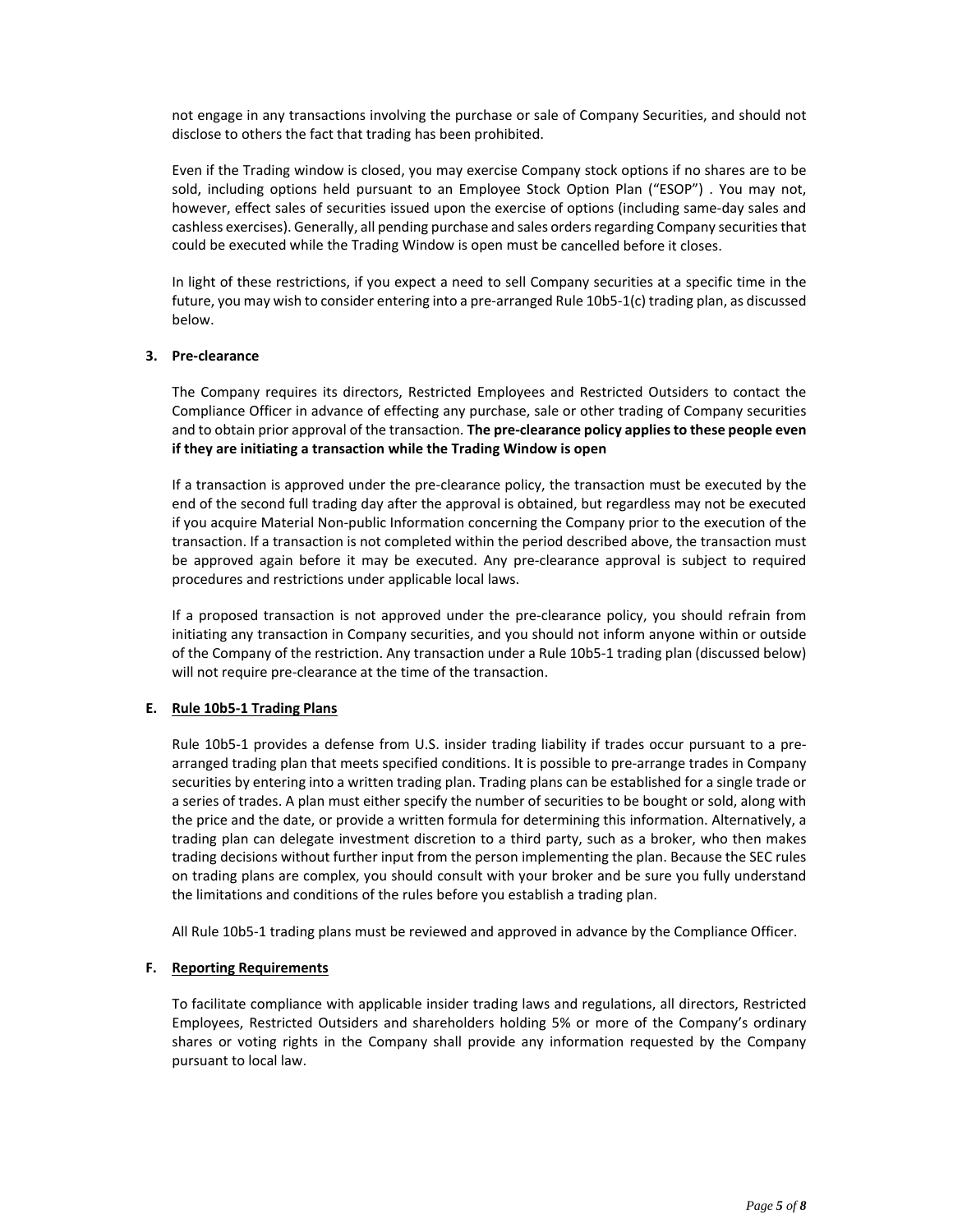#### **G. Noncompliance**

Any director, officer, employee or Outsider who trades in securities or communicates any information for trading in securities in contravention of this Code shall be penalized and appropriate action shall be taken against them by the Company after giving reasonable opportunity to them to show cause. He or she shall also be subject to disciplinary action, as deemed appropriate, including but not limited to wage freeze, suspension and ineligibility for future participation in ESOPs.

#### **H. Functions, Duties and Responsibilities of the Compliance Officer**

Unless otherwise resolved by the Board, the Company's Chief Corporate and Strategy Officer shall be the "Compliance Officer" for the purpose of this Code. The Compliance Officer shall be subject to the supervision of the Board. You can contact the Compliance Officer by calling +44 (207) 935 2727, emailing mark.carbeck@erosintl.com or at the following address:

Eros International Plc Attn: Compliance Officer Sovereign Park, Coronation Road Park Royal, London, United Kingdom NW10 7QP

The Compliance Officer shall be responsible for

- $\Box$  Setting forth policies and procedures for and monitoring compliance with this Code;
- $\Box$  Assisting all employees in addressing any clarifications in applicable laws or this Code;
- $\Box$  Ensuring that all directors, Restricted Employees, Restricted Outsiders and 5% or more shareholders of Eros furnish the details of transactions in the securities of the Company as requested pursuant to Section II.F of this Code and maintaining a record of all the intimation received for a period of at least three years;
- $\Box$  Maintaining records of all declarations as discussed herein in the prescribed form and to place the same before the Board on a monthly basis; and
- Obtaining disclosures from directors, Restricted Employees, Restricted Outsiders and 5% or greater shareholders of Eros and giving information regarding the disclosures to the stock exchanges where the Company securities are listed, as required by the stock exchanges.

#### **H. General**

The decision of the Board with regard to any or all matters relating to this Code shall be final and binding on all concerned. The Board shall have the power to modify, amend or replace this Code in part or full as may be thought fit from time to time in their absolute discretion.

In case of any inconsistency between any of the provisions of the rules of the SEC or the NYSE, or any other applicable law, or in case of any omission regarding the foregoing, such provisions shall prevail or be applicable, as the case may be.

#### **I. No Rights Created**

This Code sets forth guidelines for conduct of the directors and employees of the Company. This Code is not an expressed or implied contract of employment and does not create any contractual rights of any kind between the Company and its directors or employees. In addition, all employees should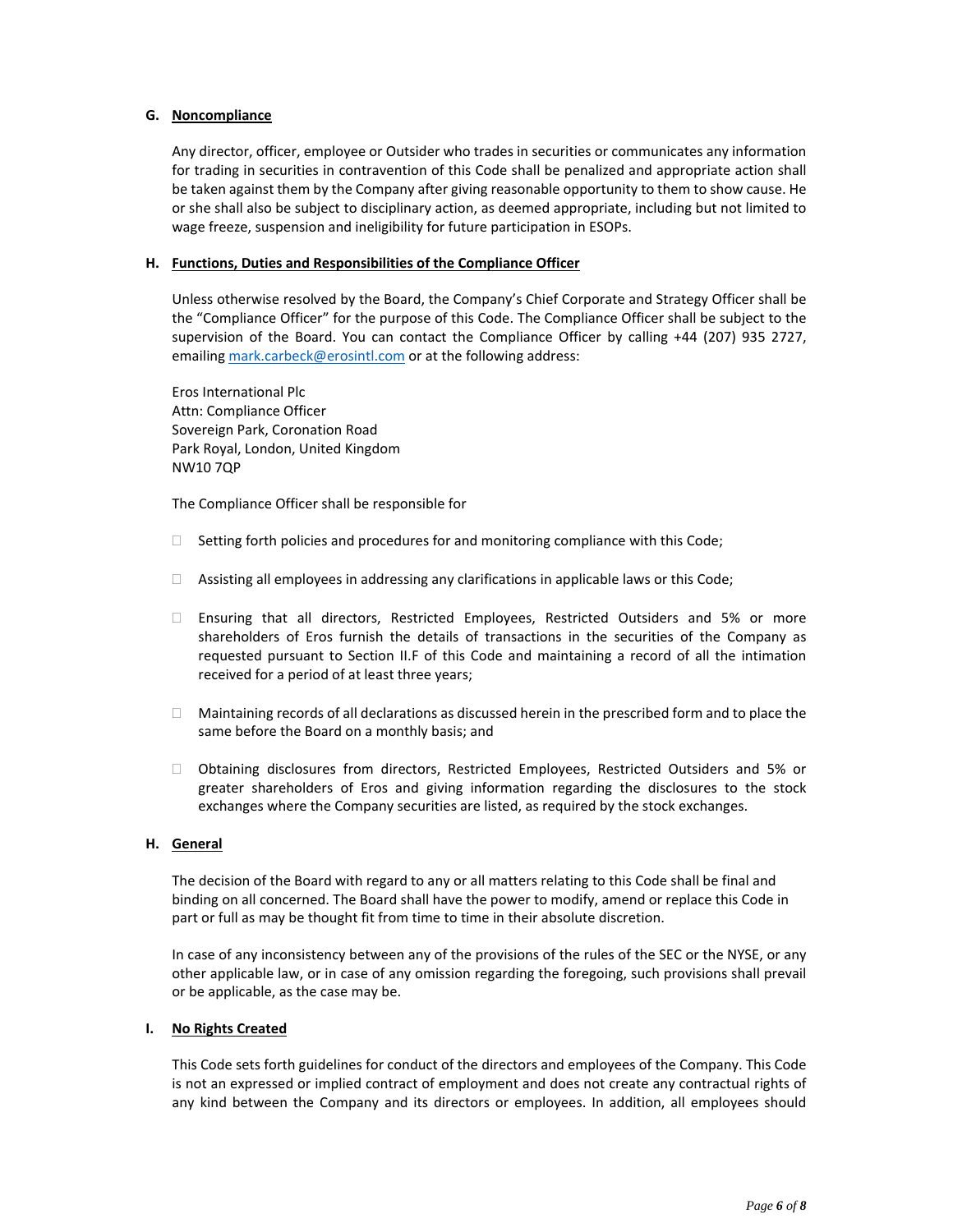understand that the Code does not modify their employment relationship, whether at will or governed by contract.

# **J. General**

All directors and employees are required to certify their understanding of and intent to comply with this Code annually.